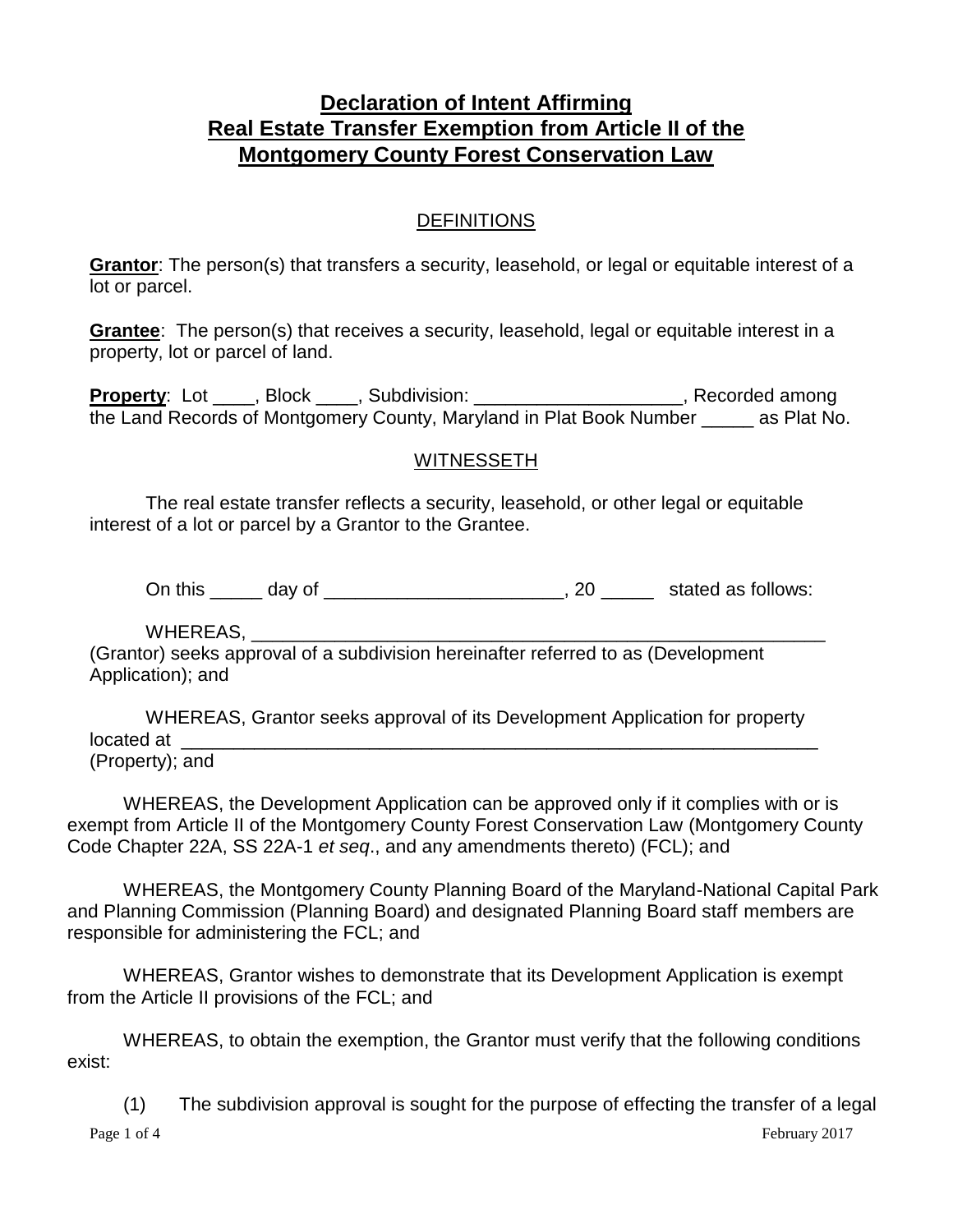or equitable interest in a portion of a lot or parcel for the purpose of providing a security, leasehold or other legal or equitable interest; and

(2) The transfer will not involve a change in land use, new development or redevelopment, or any land disturbing or clearing activities.

THEREFORE, in consideration of the foregoing promises, the mutual covenants contained herein, and the following terms and conditions, the parties agree as follows:

- 1. The recitals set forth above are incorporated in full herein.
- 2. Grantor guarantees that the Property and Development Application conform with the Conditions referenced above
- 3. For purposes of ensuring compliance with the Conditions, the Planning Board or its designees may enter upon the Property at any time from the date of Applicant's signature of this document until the five-year restriction has expired.
- 4. If the Grantee violates the Conditions, the exemption will become void and the Property will be subject to an enforcement action under the Section 22-19 of the Forest Conservation Law which requires: the preparation, submission and implementation of a forest conservation plan; an administrative civil penalty under Section 22A-16(d) for the area of forest cut or cleared under the exemption; or both.
- 5. This agreement shall be recorded by the Owner in the Land Records of Montgomery County, Maryland and shall be binding on the landowner, its administrators, executors, heirs and assigns.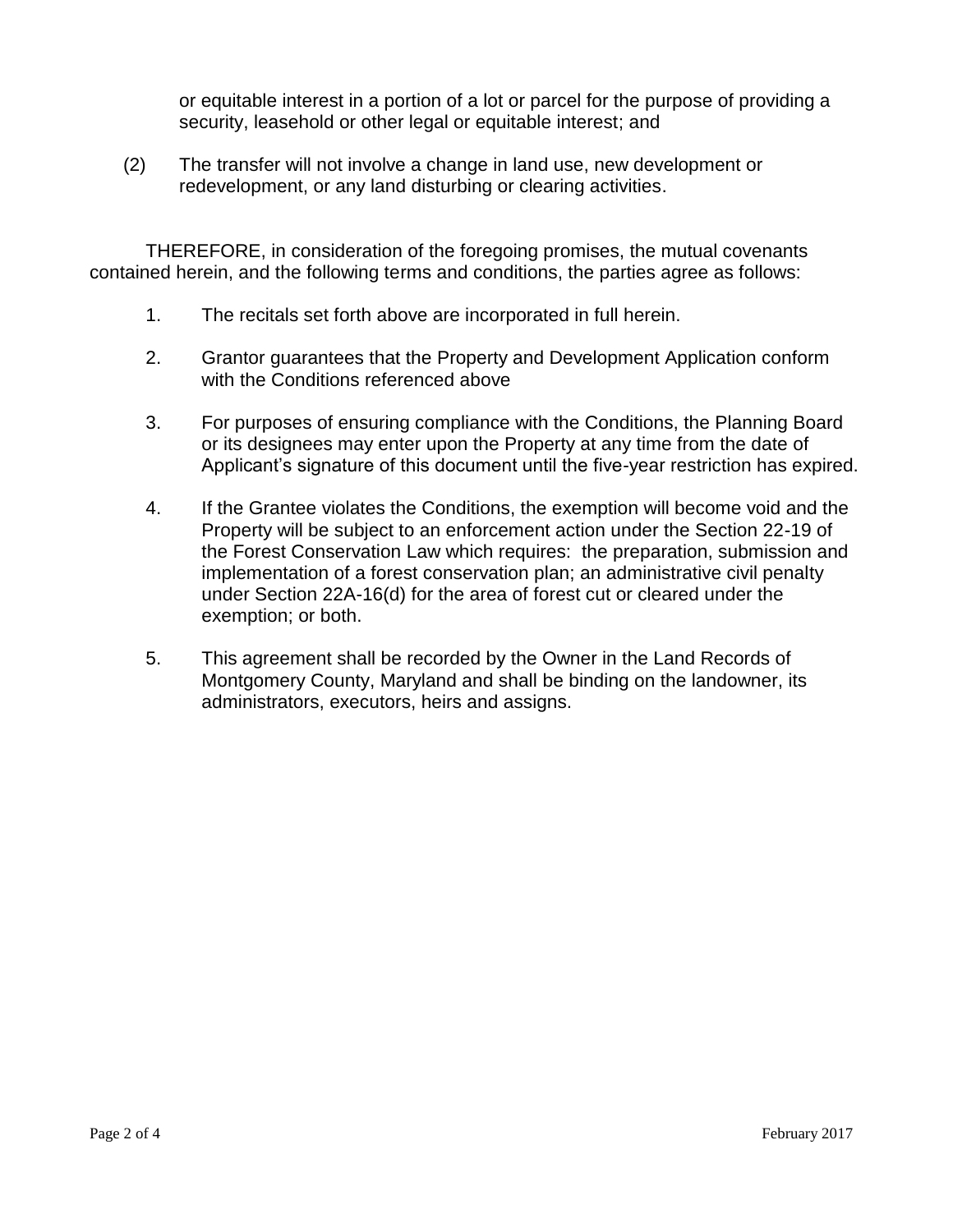I solemnly affirm under the penalties of perjury and upon personal knowledge that the contents of this paper are true:

| Signature of Grantor:           |                                                                                            |  |
|---------------------------------|--------------------------------------------------------------------------------------------|--|
| Printed name of Grantor:        |                                                                                            |  |
|                                 | <b>NOTARY STATEMENT</b>                                                                    |  |
| State of _____________________  |                                                                                            |  |
| County of _____________________ |                                                                                            |  |
|                                 | On this ______ day of _____________________, 20____, before me, the undersigned            |  |
|                                 |                                                                                            |  |
|                                 |                                                                                            |  |
|                                 | authorized to do so, executed the foregoing instrument for the purposes therein contained. |  |

**SEAL**

Signature of notary public

My commission expires \_\_\_\_\_\_\_\_\_\_\_\_\_\_\_